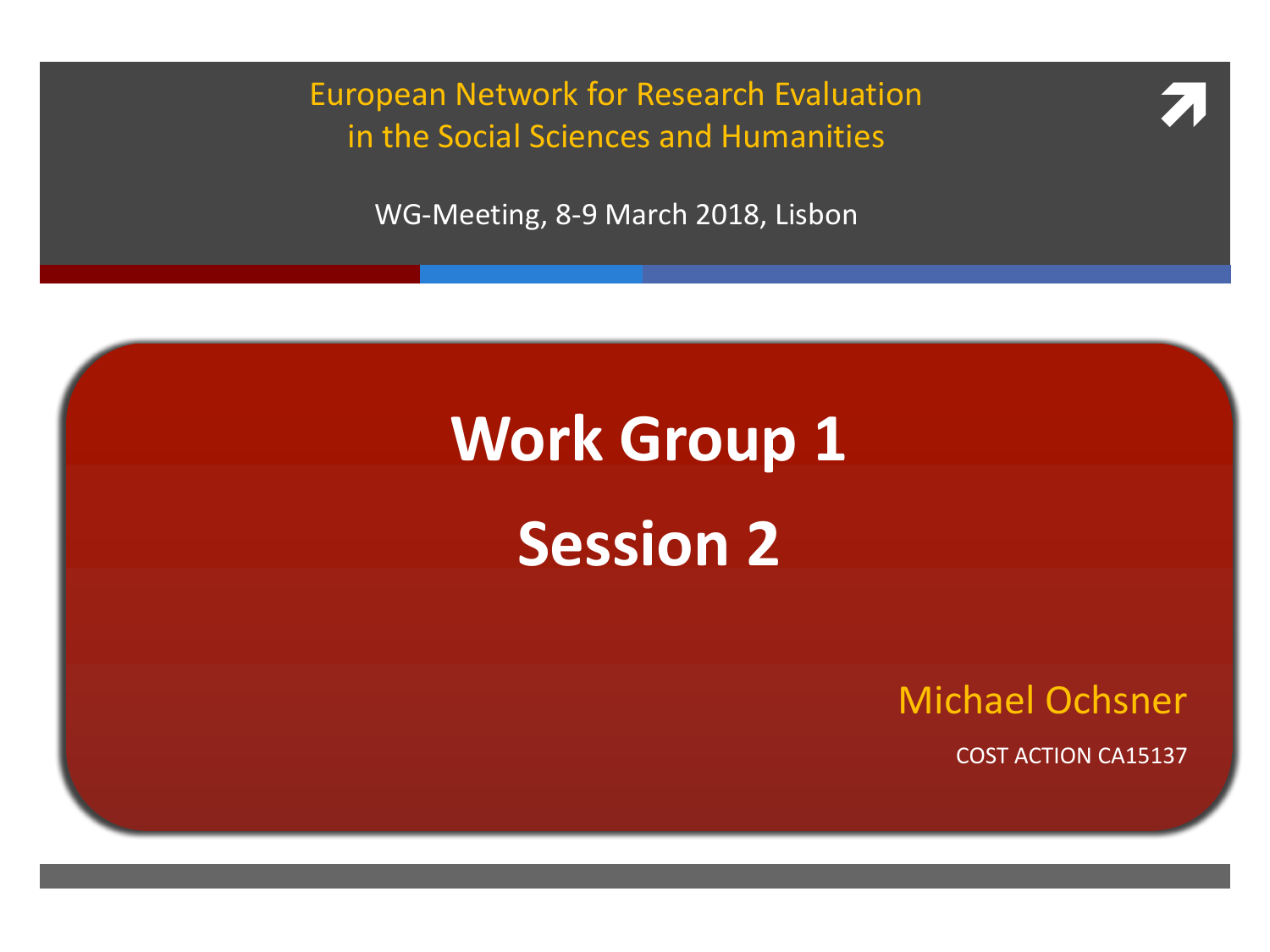# WG1 meeting Thursday 8th, 10:30

- *A* Welcome by Michael Ochsner
- **7** Evaluation Systems
	- **7** Presentation by Michael Ochsner, Emanuel Kulczycki and Aldis Gedutis
	- **7** Focus Groups: Case Studies, Brainstorming Training School, List of institutions
- Peer Review
	- **7** Presentation by Nina Hoffman
	- $\lambda$  Presentation of project ideas
- Wrap-up and preparing of session 2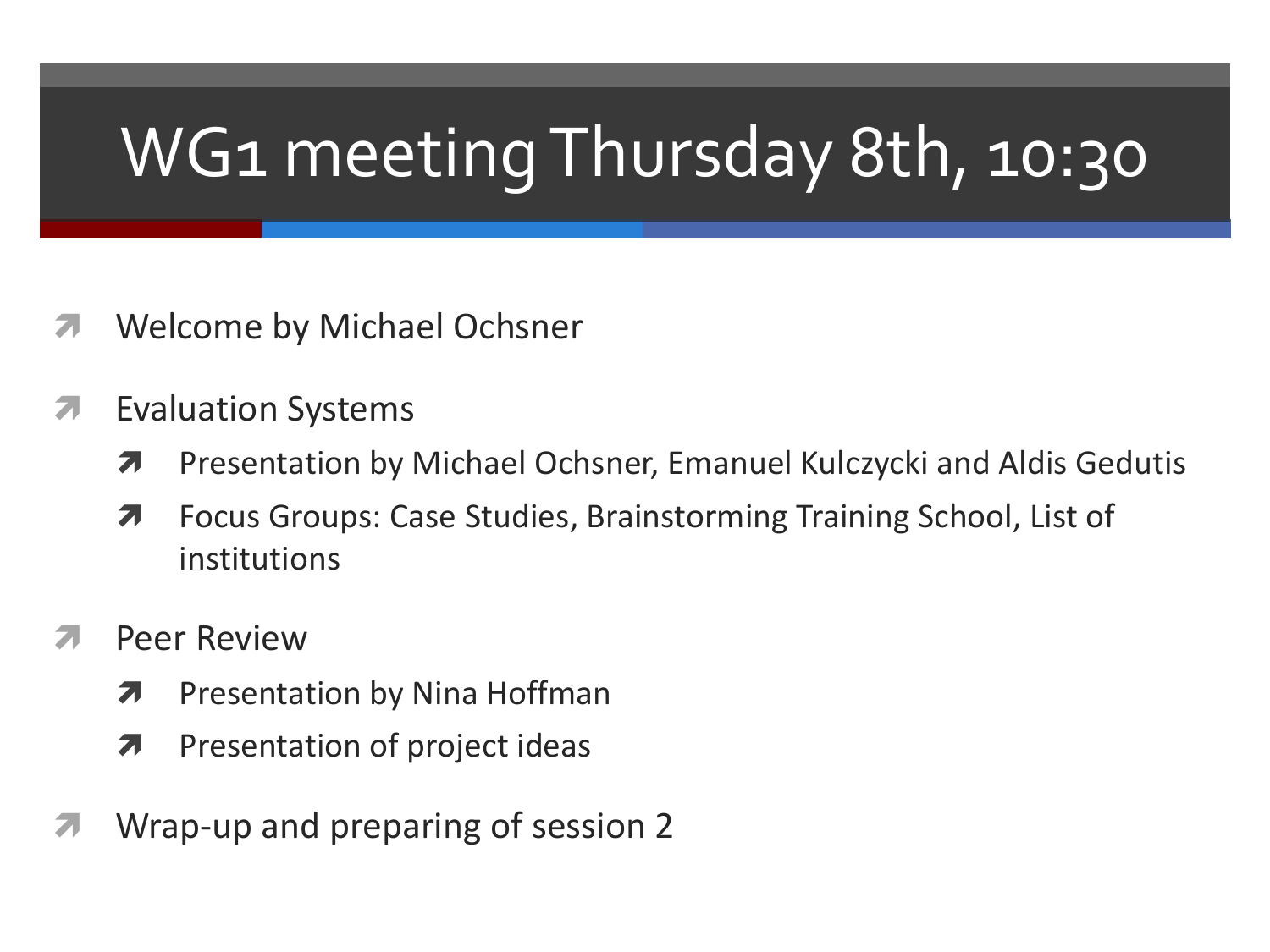# WG1 meeting Friday 9th, 11:00

- Two Sessions of hands-on meetings in the subgroups 7
	- Special focus on deliverables in GP3: 7
		- **Evaluation Systems** 7
		- **Peer Review** 71
		- **Training School** 7
		- **A** Better approaches to research evaluation in the SSH
	- a) 11:10-11:55; b)12:00-12:45 7
- Wrap-up, planning of work ahead and tasks until next meeting 71
	- STSM<sub>s</sub>! 7
	- Papers, conferences  $\boldsymbol{\pi}$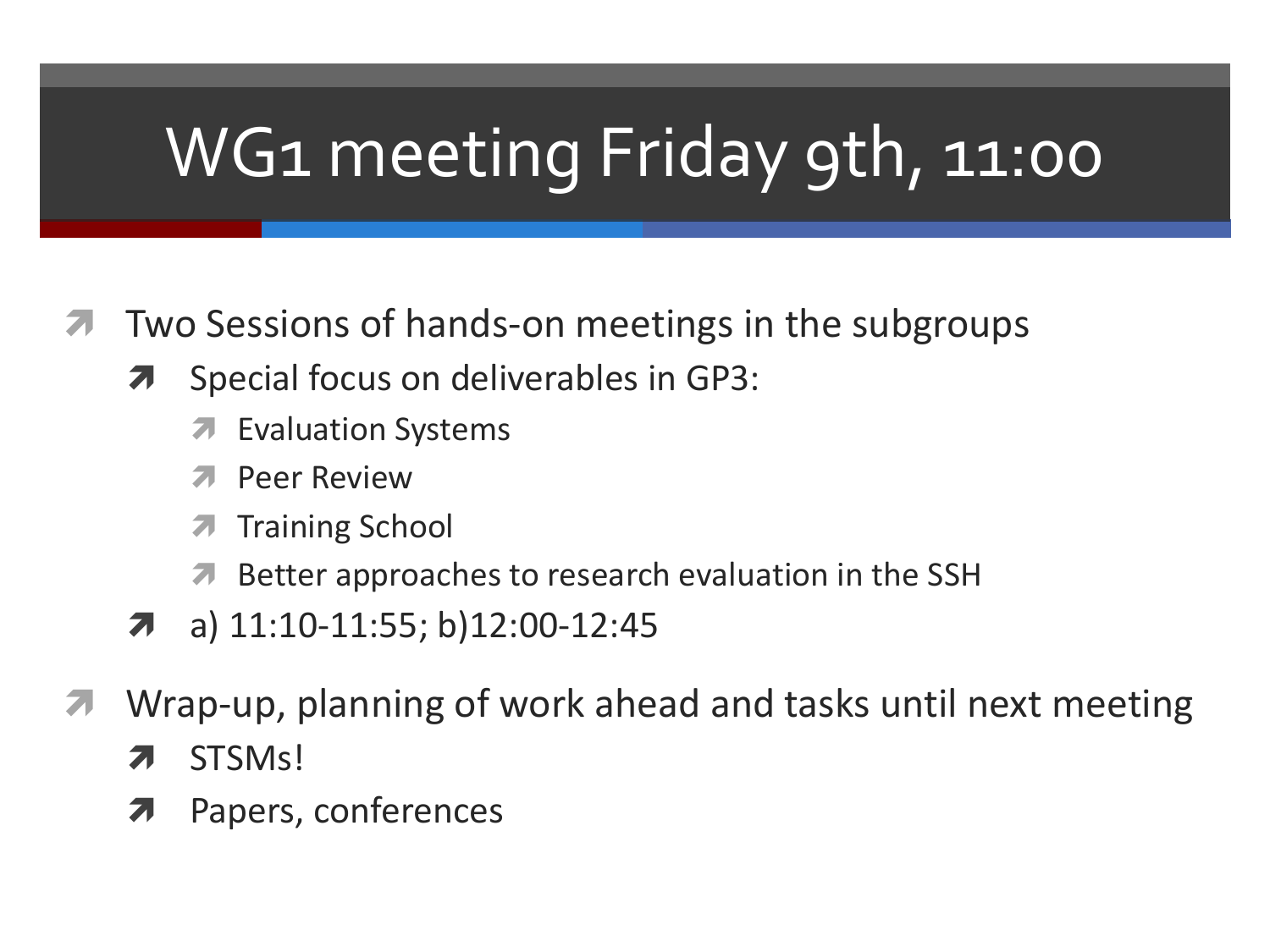#### Results: Classification First Attempt

National Database Funding Linked to evaluation Metrics as a main method SSH Specific institutional evaluation English language pushed Gender Issues addressed National career promotion SSH grant programmes

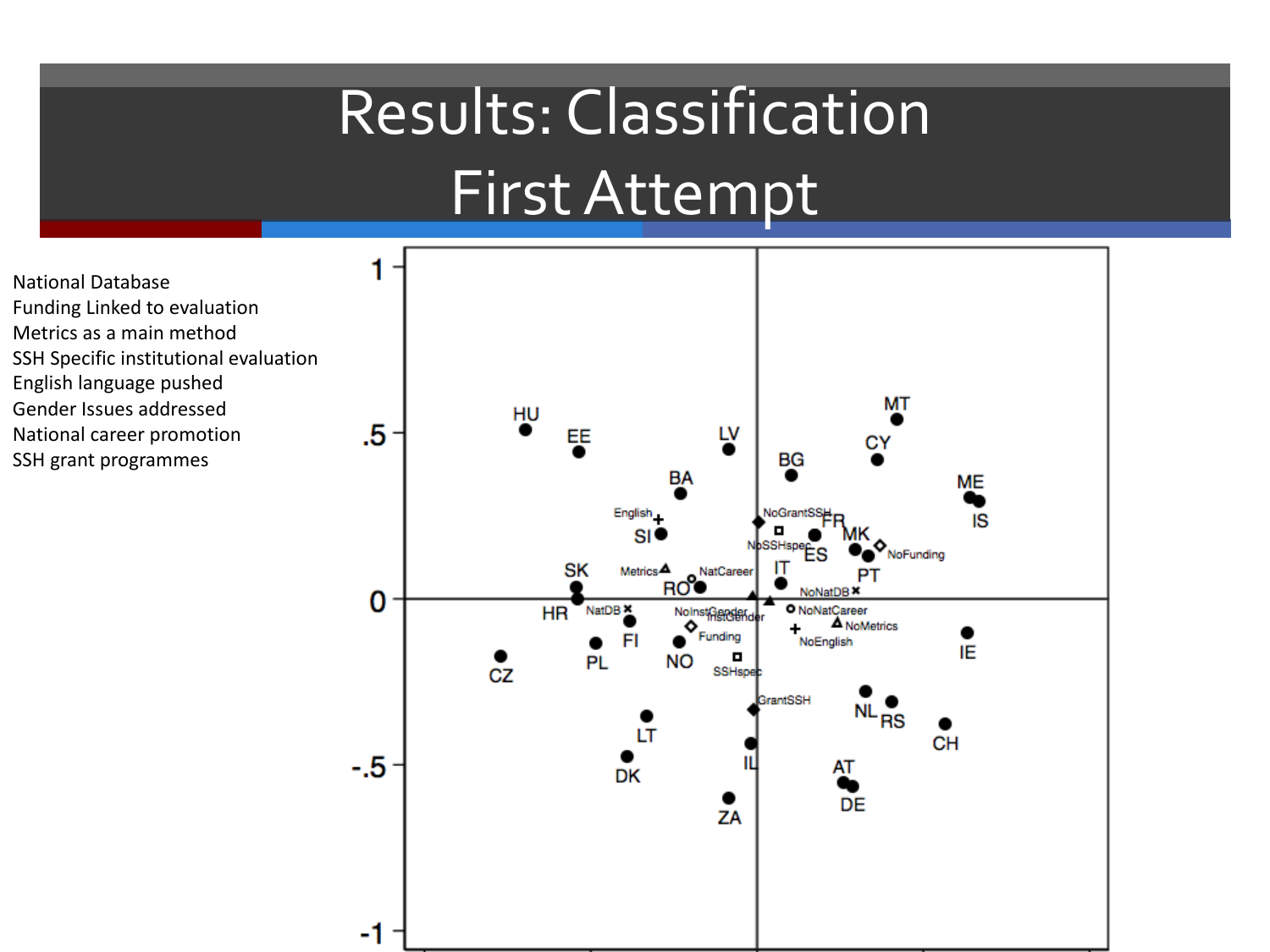### Next steps: Structure of Case Studies

- Along variables used in Classification plus some more only institutional  $\overline{\phantom{a}}$ evaluation (performance-based funding and evaluation):
	- National, regional or institutional organisation?  $\overline{\boldsymbol{\pi}}$ 
		- Who, what Я.
	- Data? Л.
	- **Principal Methods** Я.
	- Funding linked? Л.
	- SSH-specific?  $\overline{\mathbf{z}}$
	- Gender issues addressed? Я.
	- $\overline{\phantom{a}}$ Language policy?
	- Transparency of outcome?  $\overline{\phantom{a}}$
	- **Cost/Benefit Ratio?** Я.
	- Societal Impact?  $\overline{\phantom{a}}$
	- National career promotion?  $\overline{\mathbf{z}}$
	- Changes over time or relatively stable?  $\overline{\mathbf{z}}$
	- $\overline{\mathbf{z}}$ Procedures/measures against fraud?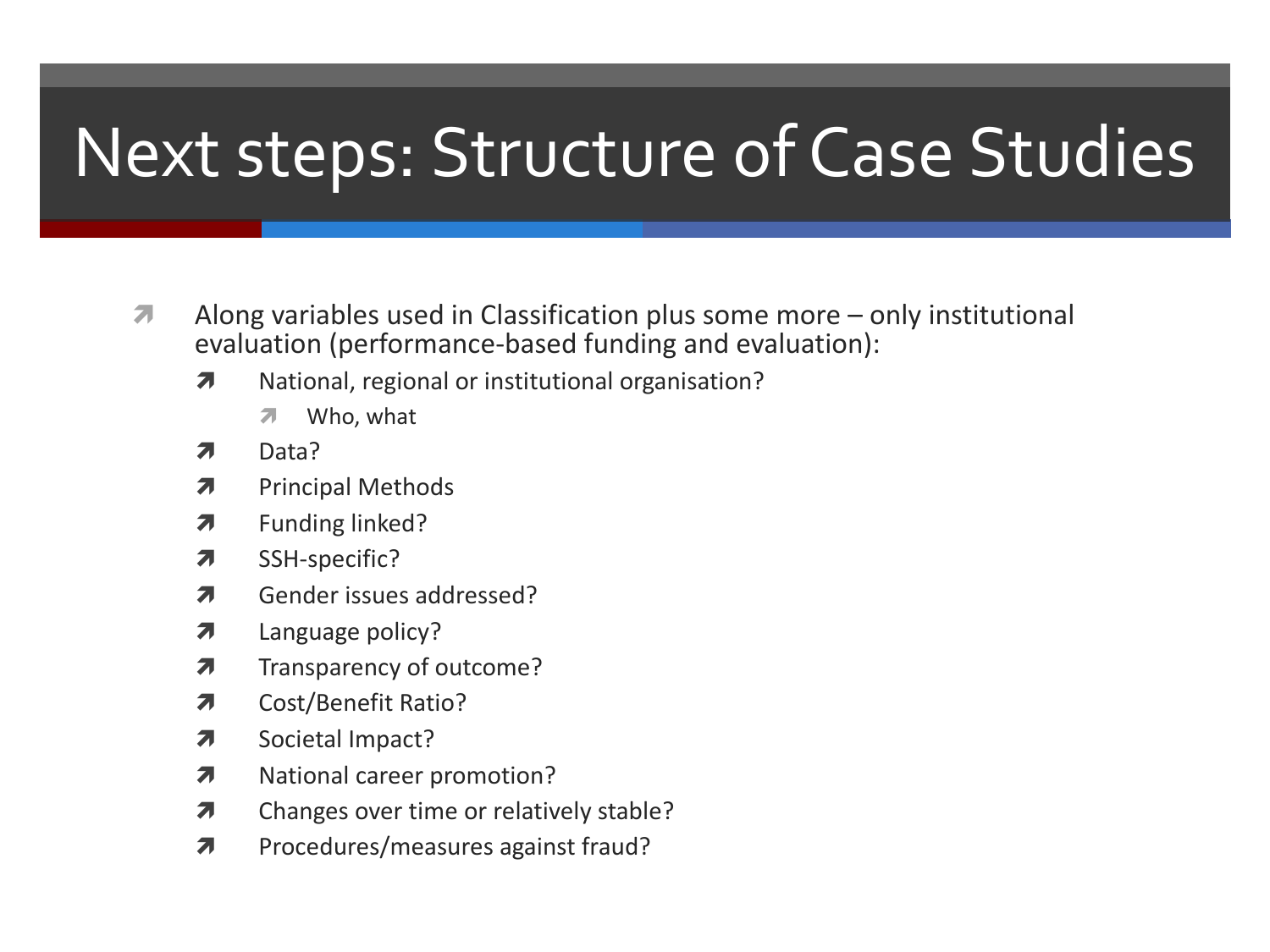## **Working Groups Session 2**

- **7** Evaluation Systems: building groups and discussing the grid for country reports
- **Peer Review: structuring the work** 7
- Brainstorming: Policy Brief better adapted 7 approaches to SSH evaluation
- SG4&5: Discussion interviews on criteria and 7 attitudes